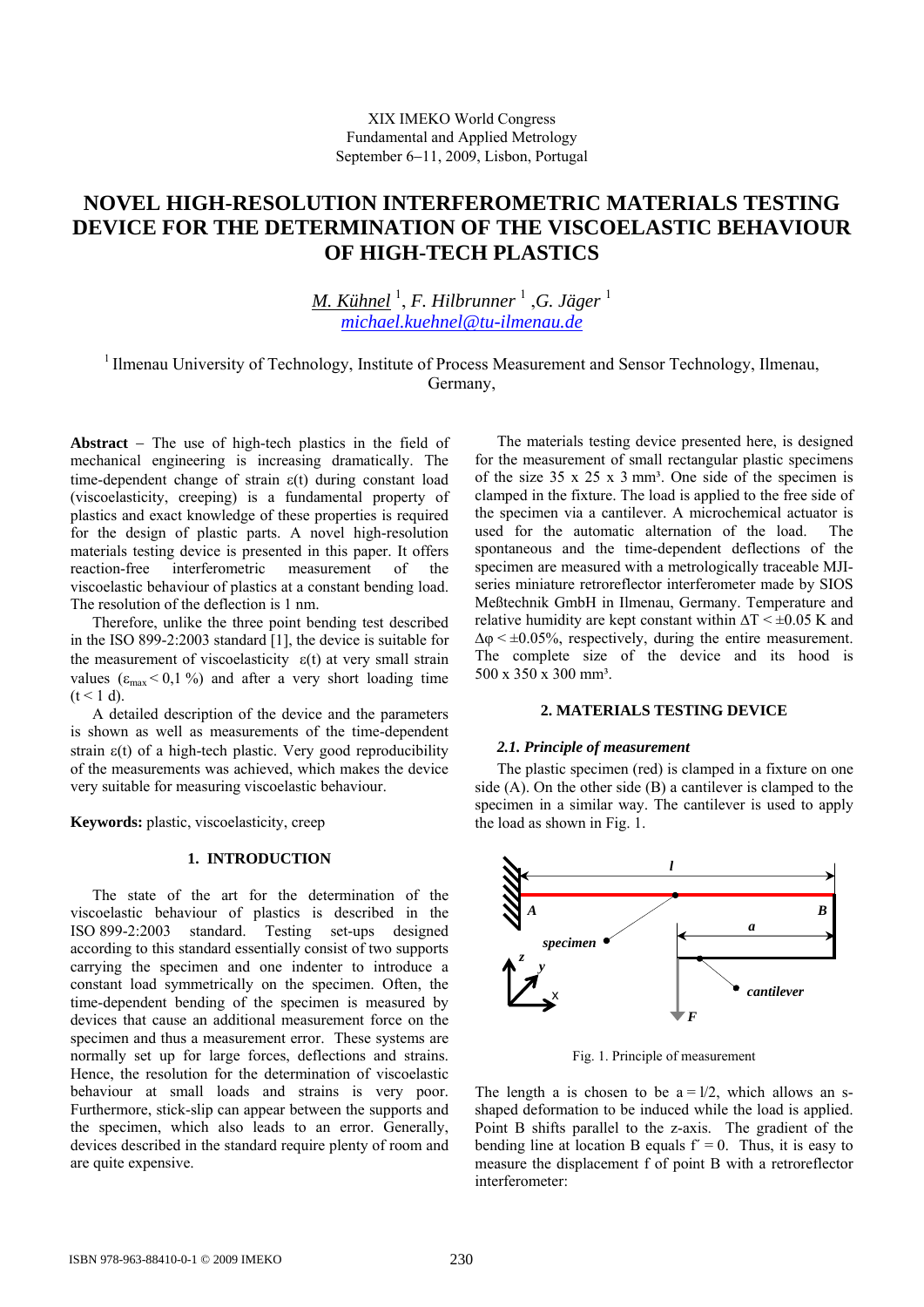$$
f = -\frac{F l^3}{E_0 w h^3}
$$
 (1)

Therefore, the maximum strain of the specimen equals:

$$
\varepsilon_{\text{max}} = -\frac{3 \ F \ l}{E_0 \ w \ h^2} \tag{2}
$$

Whereas w is the width and h the height of the specimen.

### *2.2. Measurement set-up*

The set-up consists of the following components (see Fig. 2): fixture (1), cantilever (2), weight with a connecting rod (3), load changer (4), interferometer with retroreflector and 90° tilting mirror (5), specimen (6). Additionally, the set-up is covered with a hood.



Fig. 2. Materials testing device

The fixture consists of a parallel-guided clamp based on the principle of a bench vice. The clamping force is generated by three screws, which are tightened with a defined torque M<sub>S</sub>. The cantilever is clamped to the specimen in the same way. The weight  $(m = 1kg)$  is deposited on the load changer. It is then applied to the cantilever and consequently to the specimen by lowering the level of the load changer. The generated bending of the specimen is measured with the retroreflector interferometer.

### *2.3. Controlling temperature and relative humidity*

 A Sensirion SHT 11 sensor is used to control the temperature and relative humidity. It offers a temperature resolution of 0.01 °C and a relative humidity resolution of 0.03%. The set-up is also covered by a hood and to generate a stable relative humidity level, a jar containing silica gel is placed under the hood as well.

#### *2.4. Load changer*

The mechanical principle of a cylinder stroke is employed for the load changer, which is driven by an electrochemical actuator (ECA) from the company Silberkraft.

The actuator extends when connected to a voltage, and discharging makes it contract again. A very smooth motion of the cylinder can be achieved, yielding a shock-free loading of the weight on the specimen. A speed of up to 0.1 mm/s is possible.

#### *2.4. Miniature interferometer*

In the miniature retroreflector interferometer a He-Ne laser with  $\lambda$  = 633 nm and a frequency stability of 3·10<sup>-7</sup> is used as light source. The maximum retroreflector translation rate is 600 mm/s. The measurement range is 150 mm with a resolution of 1 nm.

#### *2.5. Plastic specimens*

The plastic specimens used for the investigations are of the dimensions  $1 \times w \times h = 35 \times 25 \times 3$  mm<sup>3</sup> (see Fig. 3). The specimens are clamped at a position 8 mm from each edge, resulting in a free bending length of  $l_f = 19$  mm.



Fig. 3. Plastics specimens

From equation (1) a deflection of  $f = 25 \mu m$  results from a load of  $m = 1$  kg, assuming a specimen [flexural](http://dict.leo.org/ende?lp=ende&p=thMx..&search=flexural) [modulus](http://dict.leo.org/ende?lp=ende&p=thMx..&search=modulus) [of](http://dict.leo.org/ende?lp=ende&p=thMx..&search=of) [elasticity](http://dict.leo.org/ende?lp=ende&p=thMx..&search=elasticity)  $E_0 = 4000$  N/mm<sup>2</sup> (average value of the hightech plastics investigated). In this case the maximum strain is  $\varepsilon_{\text{max}} = 6.2 \cdot 10^{-4}$  (cf. equation 2). With these values the breadth of applications for this device becomes apparent because. The viscoelastic behaviour of the plastic specimen can now be measured using very small deflection and strain values.

#### *2.6 Suitability of the device for E0 - determination*

The suitability of the presented device also for the determination of the [flexural](http://dict.leo.org/ende?lp=ende&p=thMx..&search=flexural) [modulus](http://dict.leo.org/ende?lp=ende&p=thMx..&search=modulus) [of](http://dict.leo.org/ende?lp=ende&p=thMx..&search=of) [elasticity](http://dict.leo.org/ende?lp=ende&p=thMx..&search=elasticity)  $E_0$  should be discussed here. By knowing the dimensions of the specimen, the deposited weight m and the measured value of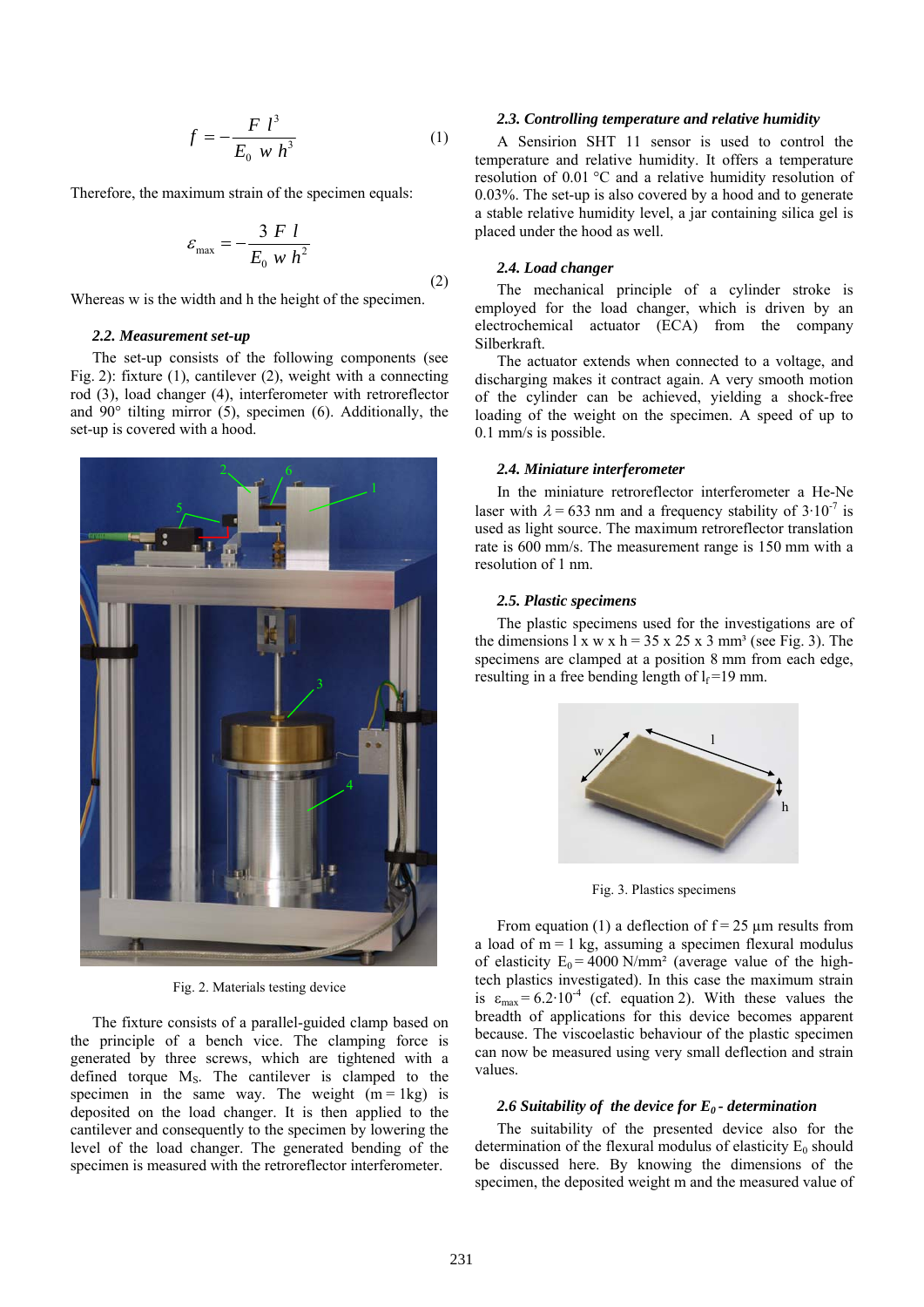deflection f, the [flexural](http://dict.leo.org/ende?lp=ende&p=thMx..&search=flexural) [modulus](http://dict.leo.org/ende?lp=ende&p=thMx..&search=modulus) [of](http://dict.leo.org/ende?lp=ende&p=thMx..&search=of) [elasticity](http://dict.leo.org/ende?lp=ende&p=thMx..&search=elasticity)  $E_0$  can be determined. Equation (1) can be used to express  $E_0$ :

$$
E_0 = -\frac{F l_f^3}{f w h^3}
$$
 (3)

The dimensions  $l_f$ , w, and h, the measured deflection f, the weight m and thus the force F are afflicted with uncertainties. These uncertainties lead to a combined uncertainty of the  $E_0$ -determination as follows:

$$
u_c(E_0) = E_0 \cdot \sqrt{\left(\frac{u_h}{E_0}\right)^2 + \left(\frac{u_w}{E_0}\right)^2 + \left(\frac{u_{l_f}}{E_0}\right)^2 + \left(\frac{u_F}{E_0}\right)^2 + \left(\frac{u_f}{E_0}\right)^2}
$$
\n(4)

The values  $u_x$  are the uncertainty contributions to the combined uncertainty  $u_c(E_0)$ . By normalizing with  $E_0$  the relative uncertainty contributions  $u_x/E_0$  were calculated based on equation (3):

$$
\frac{u_h}{E_0} = 3 \frac{u(h)}{h}; \qquad \frac{u_w}{E_0} = \frac{u(w)}{w}; \qquad \frac{u_{lf}}{E_0} = -3 \frac{u(l_f)}{l_f};
$$
\n
$$
\frac{u_F}{E_0} = -\frac{u(F)}{F}; \qquad \frac{u_f}{E_0} = \frac{u(f)}{f};
$$

| h in mm   | W in mm                     | $\mathbf{l}_\text{f}$ in mm   | $\bf{F}$ in N | $f$ in mm                   |
|-----------|-----------------------------|-------------------------------|---------------|-----------------------------|
|           | 25                          | 19                            | 9.81          | 0.025                       |
| $u(h)$ in | $\mathbf{u}(\mathbf{w})$ in | $\mathbf{u}(\mathbf{l}_f)$ in | $u(F)$ in N   | $\mathbf{u}(\mathbf{f})$ in |
| mm        | mm                          | mm                            |               | mm                          |
| (1)       | 0.1                         | 0.05                          | 1e-5          | $1e-5$                      |
| $u_h/E_0$ | $u_w/E_0$                   | $u_{\rm lf}/E_0$              | $u_F/E_0$     | $u_f/E_0$                   |
| $1e-1$    | 4e-3                        | -8e-3                         | $-1e-5$       | 4e-4                        |

Tab. 1 Values for the uncertainty evaluation

Table (1) shows the values that were used for the uncertainty calculation, assuming a specimen [flexural](http://dict.leo.org/ende?lp=ende&p=thMx..&search=flexural) [modulus](http://dict.leo.org/ende?lp=ende&p=thMx..&search=modulus) [of](http://dict.leo.org/ende?lp=ende&p=thMx..&search=of) [elasticity](http://dict.leo.org/ende?lp=ende&p=thMx..&search=elasticity)  $E_0 = 4000$  N/mm<sup>2</sup>. The values u(h) and u(b) are caused by the fabrication tolerances of the injectmoulded specimen. The uncertainty  $u(l_f)$  results from the installation of the specimen to the measurement setup. The uncertainty of the load u(F) follows from the uncertainty of the mass determination using a precision balance. Furthermore the uncertainty of the measurement of the deflection u(f) is assumed as 10 nm. Based on these values the combined uncertainty of the determination of the [flexural](http://dict.leo.org/ende?lp=ende&p=thMx..&search=flexural) [modulus](http://dict.leo.org/ende?lp=ende&p=thMx..&search=modulus) [of](http://dict.leo.org/ende?lp=ende&p=thMx..&search=of) [elasticity](http://dict.leo.org/ende?lp=ende&p=thMx..&search=elasticity)  $E_0$  was calculated:

$$
u(E_0=4000\,N/mm^2\big)\approx\,400\,N/mm^2
$$

The main contribution to the uncertainty of  $E_0$  is caused by the height h of the specimen. The influences of  $u(F)$  and  $u(f)$  are negligible. With that kind of specimen  $E_0$  can be determined with an uncertainty of about 10%.

Furthermore the influence of the tightening torque  $M<sub>S</sub>$ affects the determination of  $E_0$ . The main reason for this effect is additional stress which is induced to the specimen by the clamping forces (see Fig.4). Clamping forces cause a higher stiffness of the specimen and thus a higher  $E_0$  will be determined.



Fig. 4. Stress in the specimen

These considerations show, that the specimen and the device are not well suited for the determination of the [flexural](http://dict.leo.org/ende?lp=ende&p=thMx..&search=flexural) [modulus](http://dict.leo.org/ende?lp=ende&p=thMx..&search=modulus) [of](http://dict.leo.org/ende?lp=ende&p=thMx..&search=of) [elasticity](http://dict.leo.org/ende?lp=ende&p=thMx..&search=elasticity)  $E_0$ .

#### *2.7 Determination of the viscoelastic behaviour*

In the following the viscoelastic behaviour is discussed based on the time-dependence of the strain  $\varepsilon(t)$  after changing the load. For a better comparability of different investigated plastic specimen it is useful to use relative values. The relative strain  $\varepsilon_{rel}(t)$  can be calculated from the measured deflections of the specimen:

$$
\varepsilon_{rel}(t) = \frac{\varepsilon(t \ge 0)}{\varepsilon(t = 0)} - 1 = \frac{f(t \ge 0)}{f(t = 0)} - 1 \tag{5}
$$

Whereas  $t = 0$  is the time when the load change is completed. The load change is considered to be completed when the load is applied completely after loading or taken off completely after unloading. From equation (5) it is obvious that the determination of  $\varepsilon_{rel}(t)$  is, unlike the determination of  $E_0$ , independent from the dimensions  $(l, w,$ h) of the specimen and of the [flexural](http://dict.leo.org/ende?lp=ende&p=thMx..&search=flexural) [modulus](http://dict.leo.org/ende?lp=ende&p=thMx..&search=modulus) [of](http://dict.leo.org/ende?lp=ende&p=thMx..&search=of) [elasticity](http://dict.leo.org/ende?lp=ende&p=thMx..&search=elasticity)  $E_0$ 

#### **3. RESULTS**

#### *3.1. Stability of temperature and relative humidity*

Initially, the set-up was not covered during experimentation. Over a period of 7 h, the variations of temperature und relative humidity in the laboratory averaged  $\Delta T = \pm 0.3$  K and  $\Delta \varphi = \pm 3\%$ . In particular, the humidity variations could significantly affect the measurement result  $\varepsilon(t)$ , especially considering the partly high moisture absorption of some plastics.

The set-up was then covered by a hood in order to improve its temperature and humidity stability. Additionally, a jar containing silica gel was placed under the hood. Using these steps the variations of temperature and humidity were reduced to  $\Delta T = \pm 0.05$  K and  $\Delta \varphi = \pm 0.05\%$ , respectively (see Fig. 5). ISO 899-2:2003 only requires a temperature variation of  $\Delta T \leq \pm 2$  K.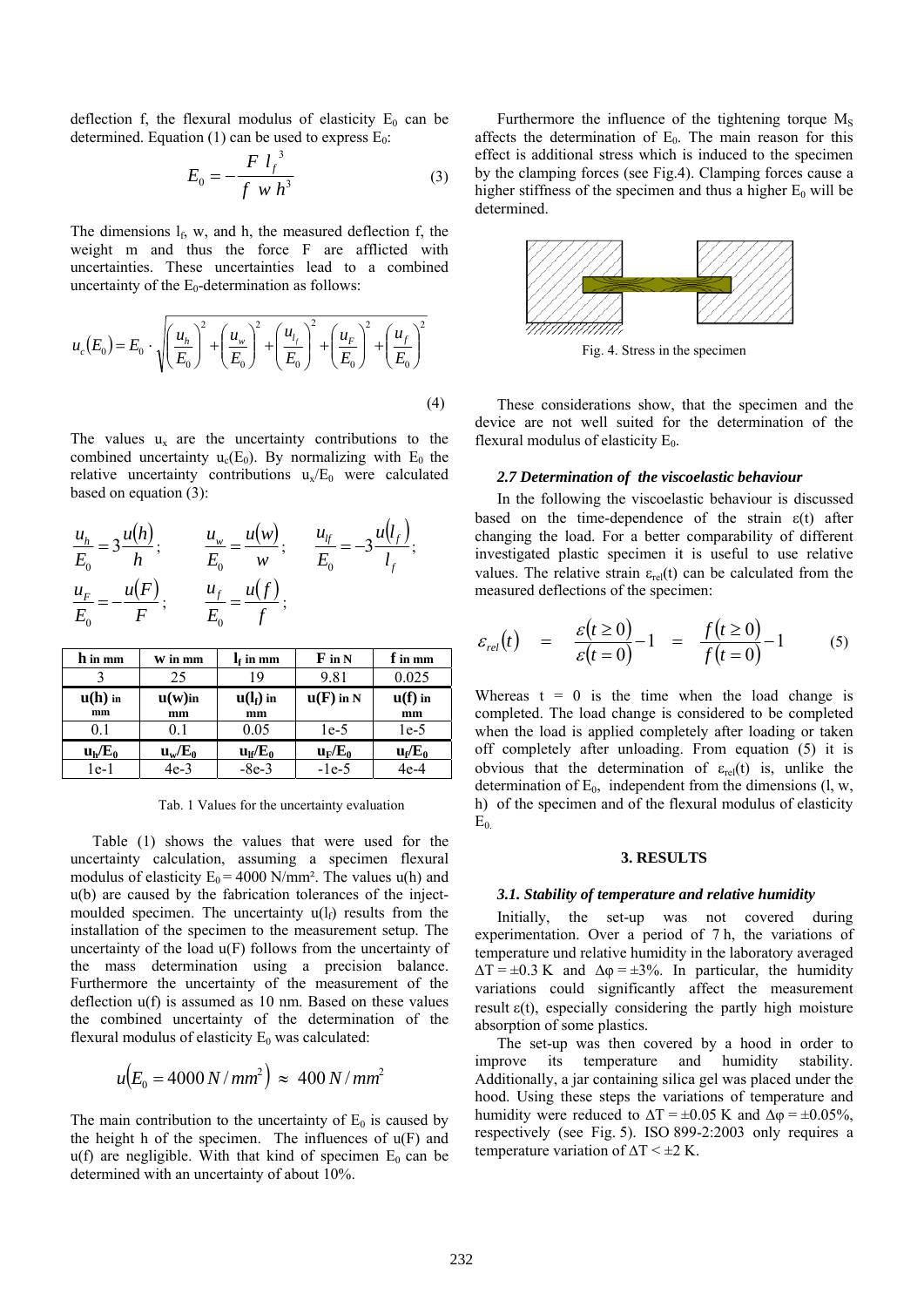

Fig. 5. Stability of temperature and relative humidity

### *3.2. Load cycle*

A specimen deflection measurement ( $E_0 = 2800 \text{ N/mm}^2$ ) during one load cycle is shown in Fig. 6. Here, a smooth and absolutely shock-free alternation of load is obvious and no overshoot is identifiable.



Fig. 6. Smooth [alternation](http://dict.leo.org/ende?lp=ende&p=thMx..&search=alternation) [of](http://dict.leo.org/ende?lp=ende&p=thMx..&search=of) [load](http://dict.leo.org/ende?lp=ende&p=thMx..&search=load) 

Thus, the electrochemical actuator functionality conforms to the ISO 899-2:2003 standard and is suitable as a drive for the load changer. The requirement of a constant load is also achieved because a weight is used to generate the load.

#### *3.3. [Reproducibility](http://www.dict.cc/englisch-deutsch/reproducibility.html) of the measurement of*  $\varepsilon_{rel}(t)$

The measurements of  $\varepsilon_{rel}(t)$  of one specimen were repeated several times to check the [reproducibility.](http://www.dict.cc/englisch-deutsch/reproducibility.html) After every measurement the specimen was removed and reclamped. Defined tightening torques  $M<sub>S</sub>$  where generated by a torque wrench ( $M<sub>S</sub> = 0.75$  N.m). The time between the measurements was chosen as 48 h.

The relative strains are shown in Fig. 7, both for the load cycle and the unload cycle. The sign of  $\varepsilon_{rel}(t)$  during unloading has been reversed.



Fig. 7. Reproducibility of the  $\varepsilon_{rel}(t)$  curves,  $M_s = 0.75$  N.m

The results show very good reproducibility for the  $\varepsilon_{rel}(t)$ unload curves (see Fig. 7, blue). In contrast, the reproducibility of the  $\varepsilon_{rel}(t)$  load curves is a little lower (see Fig. 7, red). Two main reasons were detected for this effect:

On the one hand, the poor reproducibility of the  $\varepsilon_{rel}(t)$ load curves is caused by the torque affecting the fixture while under load  $(M = F·l/2)$ . Unlike the load cycle, the unload cycle is not affected by any additional torque.

On the other hand, it was determined, that in contrast to the unloading speed the loading speed and thus the loading time shows a lower reproducibility. The length of the time interval for loading or unloading affects the  $\varepsilon_{rel}(t)$  curves, because the load is already applied partly in this time interval. It is obvious, that the viscoelastic effects occur if any load is applied. In contrast to that, the starting point  $t = 0$  of the  $\varepsilon_{rel}(t)$  curves is defined as the point of time where the load change is completed. That implies that different loading or unloading speeds effect different  $\varepsilon_{rel}(t)$ curves. Hence, for a better reproducibility of the  $\varepsilon_{rel}(t)$ curves the loading speed should be kept constant.

Additionally to these two influences the reproducibility of both, the load and the unload curves, is affected by the uncertainty of finding the starting point  $(t = 0)$  where the load change is completed. This uncertainty is due to the low measuring frequency (0.25 Hz) and the non ideal step function of loading or unloading (loading and unloading time  $t_{load \text{ change}} > 0$ ).

Furthermore, the influence of the tightening torque  $M<sub>S</sub>$  of the clamping screws on the  $\varepsilon_{rel}(t)$  curves was investigated by measuring the  $\varepsilon_{rel}(t)$  curves at different tightening torques. A slight effect of the tightening torque  $M_S$  on the  $\varepsilon_{rel}(t)$ curves was determined. The main reason for this effect is additional stress which is induced to the specimen by the clamping forces (see Fig.4). These stresses are partly relieved during the load cycles and thus affect the  $\varepsilon_{rel}(t)$ curves slightly. Unlike for the measurement of  $E_0$ , the effect of M<sub>S</sub> is not crucial for the measurement of  $\varepsilon_{rel}(t)$ .